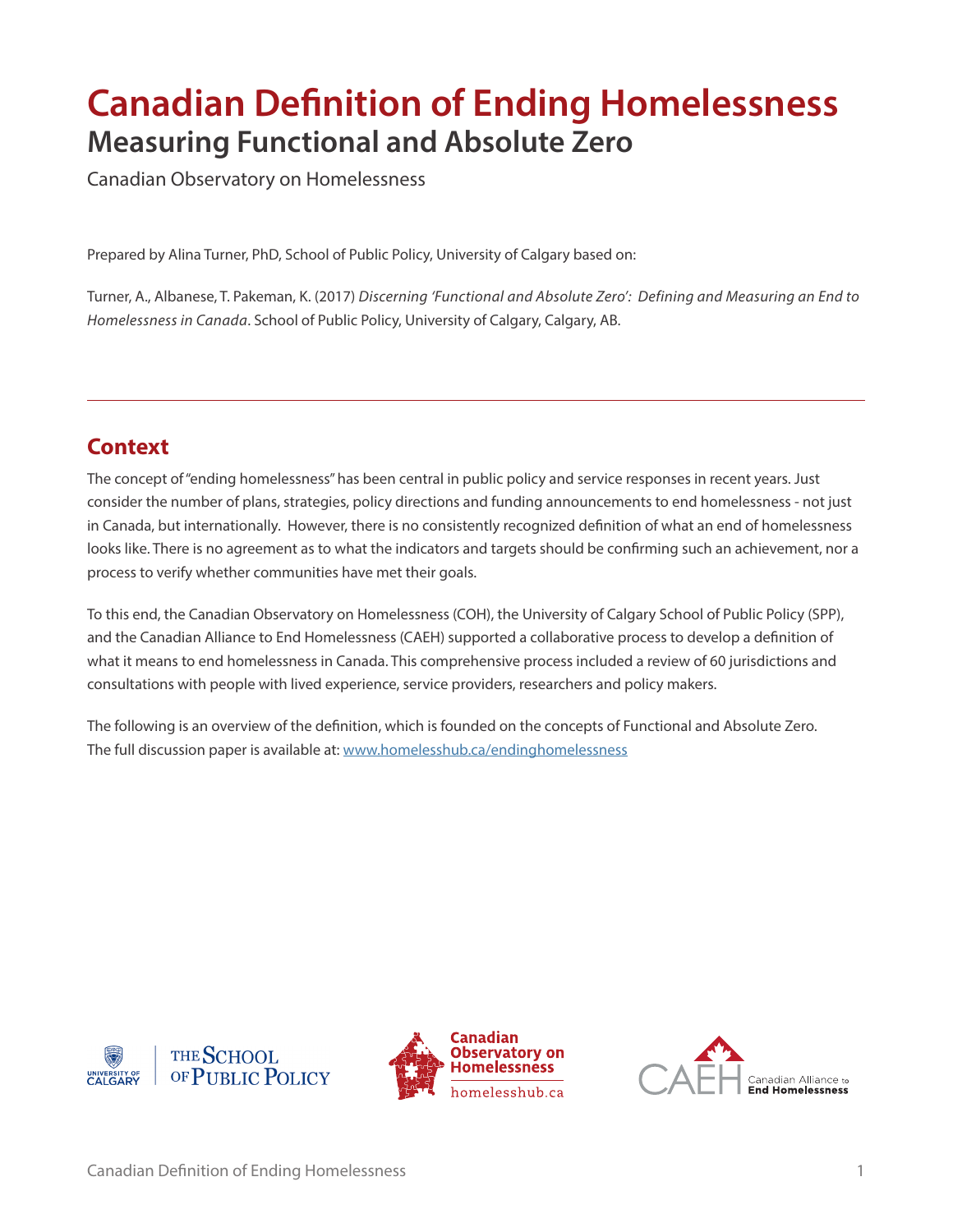### **Short Definitions**

We need a meaningful and useful definition of "ending homelessness" that recognizes the differences between a Functional Zero end to homelessness and an Absolute Zero end to homelessness. The words "ending homelessness" often bring to mind a vision of a day when no person will ever experience homelessness - the ideal Absolute Zero concept. The goal of a Functional Zero end to homelessness, is to achieve a point where there are enough services, housing and shelter beds for anyone who needs them. This ensures that anyone who experiences homelessness does so only briefly, is rehoused successfully, and therefore unlikely to return to homelessness.

We recommend working towards Functional Zero as progress towards Absolute Zero, rather than considering these concepts in opposition. Our definition of Functional and Absolute Zero is outlined below.



A **Functional Zero** end to homelessness means that communities have a systematic response in place that ensures homelessness (unsheltered homeless, sheltered homeless, provisionally accommodated or imminent risk of homelessness) is prevented whenever possible or is otherwise a rare, brief, and non-recurring experience.

**Absolute Zero** refers to a true end to homelessness, where everyone has access to supports and appropriate housing so that no one becomes homeless (unsheltered homeless, sheltered homeless, or provisionally accommodated) or at risk in the first place.

**Dimensions:** Lived Experience, Homelessness Prevention Systems, Public Systems.

#### **Rather than opposite concepts, Functional Zero describes progress towards an Absolute Zero end to homelessness.**

A definition of ending homelessness must be rooted within a common definition of homelessness. For the purposes of this paper, we use the [Canadian Definition of Homelessness.](www.homelesshub.ca/homelessdefinition) This ensures that Functional and Absolute Zero are aligned with the various typologies of homelessness described within the definition (e.g., unsheltered, emergency sheltered, provisionally accommodated).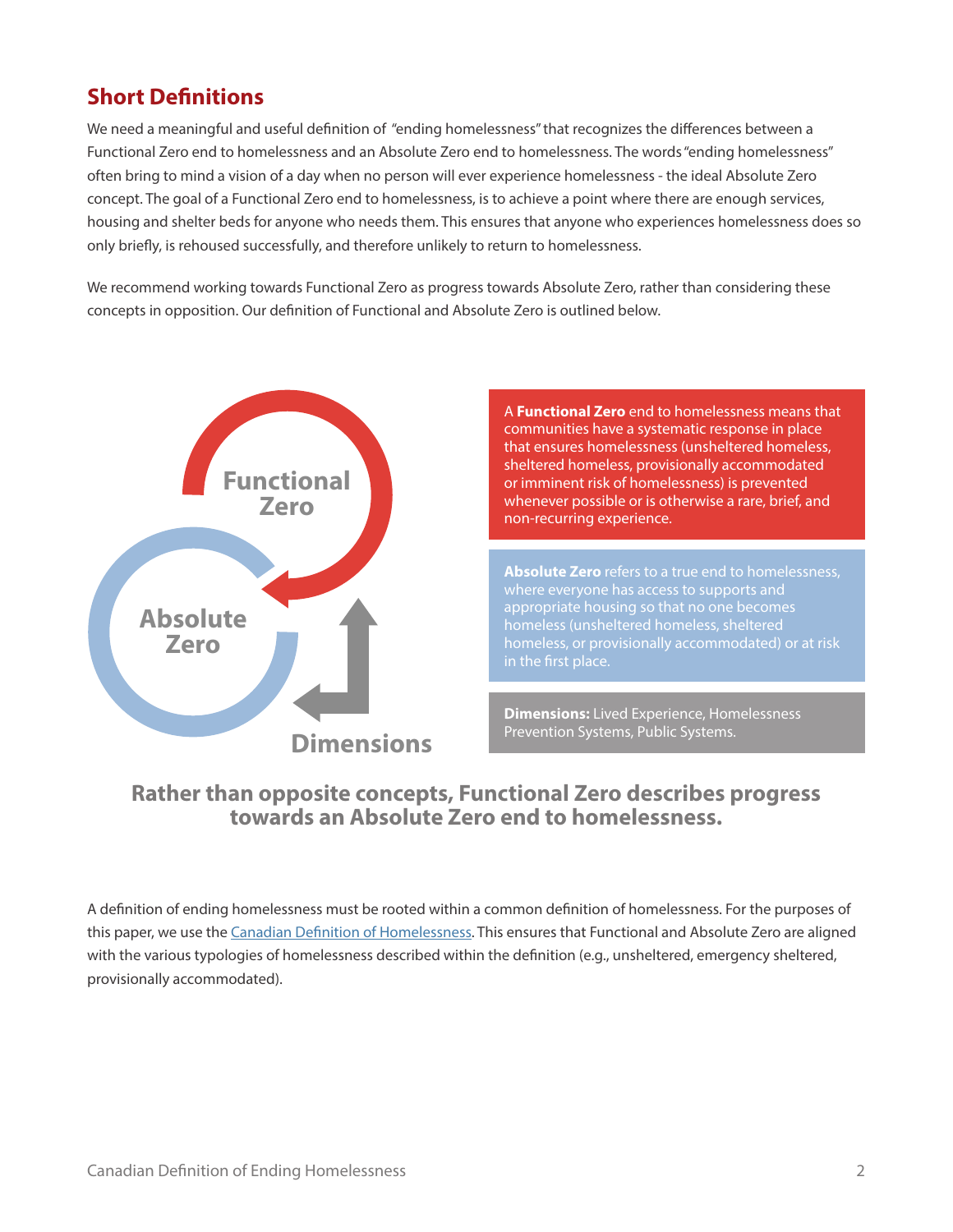### **The Three Dimensions of Functional and Absolute Zero**

An effective response to homelessness acknowledges that interventions are needed at different levels. A comprehensive approach that tackles the structural/systemic, community, institutional, interpersonal and individual causes of homelessness is required.

From this perspective, to achieve Functional and Absolute Zero, standards and performance measures are needed across three key interrelated dimensions: lived experience, homelessness prevention systems and public systems.



#### **Progress Indicators**

A community has achieved a Functional and/or Absolute Zero end to homelessness when it has met the indicators outlined below, using a consistent verification process. We provide suggested verification sources recognizing that data sources vary widely across communities.

#### **Implementation**

Note that these indicators are a starting point and will be refined as communities move to implement the definition. We encourage communities, regions, provinces and territories to adapt these criteria to their local contexts and to use the concepts below as guidance rather than prescriptively.

We also suggest that communities consider adopting the definition in phases. For example, it may make sense to first focus on a lower length of stay in shelters – an indicator within the homelessness prevention system dimension - and then phase in client perception of services – an indicator within the lived experience dimension.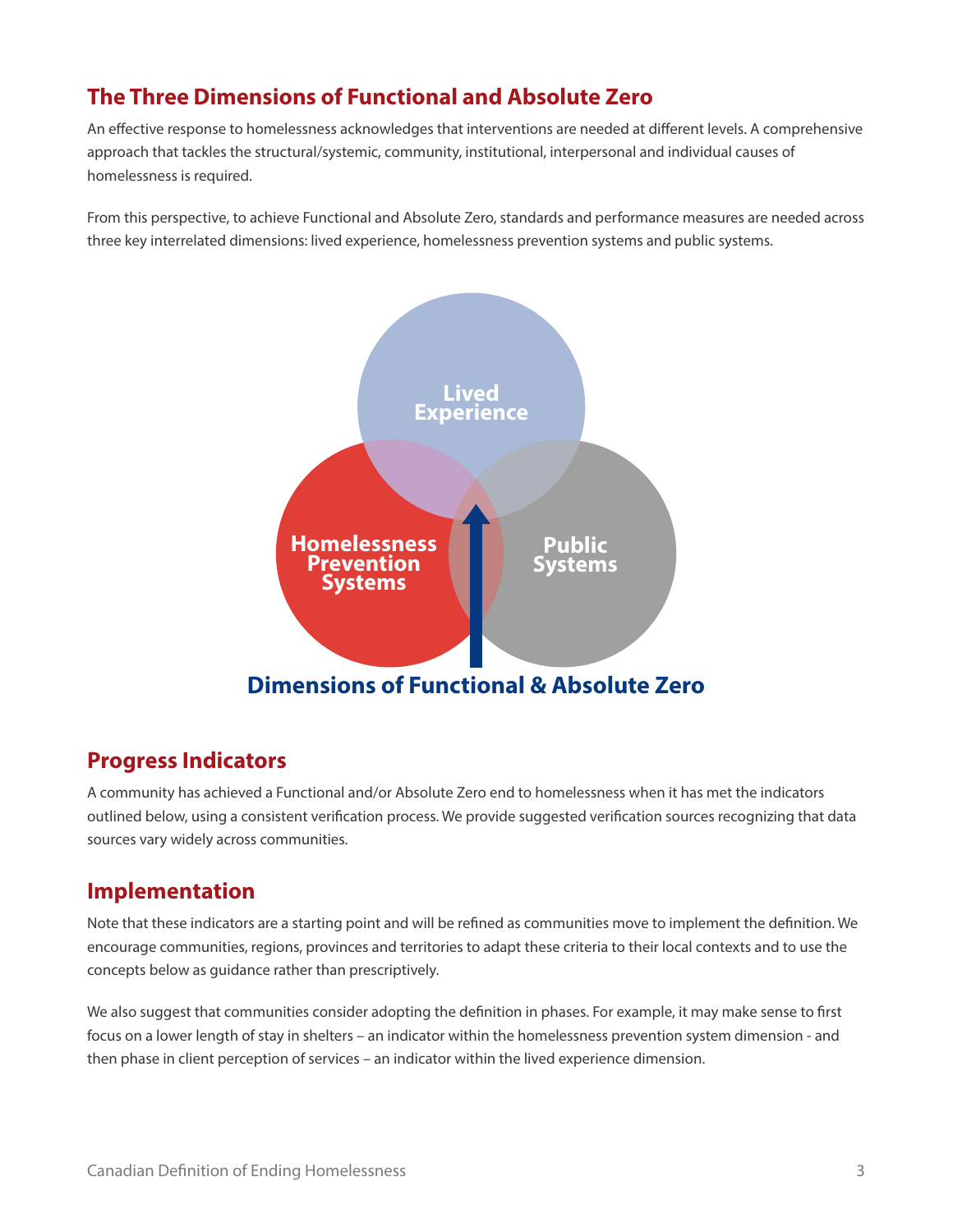# **Dimension 1: Lived Experience**

| <b>FUNCTIONAL ZERO INDICATORS</b>                                                                                                                                                                                                                                                                                                                                                                                                                                                                                                                                                                                                                                                                                                                                                                                                                                                                                                                                                                      | <b>ABSOLUTE ZERO INDICATORS</b>                                                                                                                                                                                                                                                                                                                                                                                                                                                                                                                                                                                                                                                                                                                                                                                                                                                                                                                                                                                     | <b>VERIFICATION</b><br><b>SOURCES</b>                                                                                                                                                                                                                                                                                                                                                                         |
|--------------------------------------------------------------------------------------------------------------------------------------------------------------------------------------------------------------------------------------------------------------------------------------------------------------------------------------------------------------------------------------------------------------------------------------------------------------------------------------------------------------------------------------------------------------------------------------------------------------------------------------------------------------------------------------------------------------------------------------------------------------------------------------------------------------------------------------------------------------------------------------------------------------------------------------------------------------------------------------------------------|---------------------------------------------------------------------------------------------------------------------------------------------------------------------------------------------------------------------------------------------------------------------------------------------------------------------------------------------------------------------------------------------------------------------------------------------------------------------------------------------------------------------------------------------------------------------------------------------------------------------------------------------------------------------------------------------------------------------------------------------------------------------------------------------------------------------------------------------------------------------------------------------------------------------------------------------------------------------------------------------------------------------|---------------------------------------------------------------------------------------------------------------------------------------------------------------------------------------------------------------------------------------------------------------------------------------------------------------------------------------------------------------------------------------------------------------|
| <b>Indicators of Progress towards Outcome</b>                                                                                                                                                                                                                                                                                                                                                                                                                                                                                                                                                                                                                                                                                                                                                                                                                                                                                                                                                          | <b>Indicators of Outcome Achievement</b>                                                                                                                                                                                                                                                                                                                                                                                                                                                                                                                                                                                                                                                                                                                                                                                                                                                                                                                                                                            |                                                                                                                                                                                                                                                                                                                                                                                                               |
| 1.1 Program and housing participants served by<br>homelessness prevention system (including<br>shelter, transitional housing, Housing First etc.<br>programs) increasingly report being moderately<br>or highly satisfied nearing 100% with:<br>a. Shelter quality and safety;<br>b. Housing security of tenure affordability<br>and safety;<br>c. Case management services;<br>d. Being treated with dignity, respect, and<br>having self-determination/choice in housing<br>and supports;<br>e. Access to supports to address diverse needs<br>within homeless system & mainstream public<br>systems (addiction, trauma, mental and<br>physical health issues, employment, education,<br>$etc.$ ):<br>f. Process of referral and intake into programs,<br>shelters, housing;<br>g. Housing secured, stabilization and aftercare<br>supports; and<br>h. Perception of quality of life, including sense<br>of belonging, participation in community<br>activities, connection with friends and family. | 1.1 Program and housing participants served by<br>homelessness prevention system (including<br>shelter, transitional housing, Housing First etc.<br>programs) increasingly report being highly<br>satisfied (at or above 90% satisfaction) with:<br>a. Shelter quality and safety;<br>b. Housing security of tenure affordability and<br>safety;<br>c. Case management services received;<br>d. Being treated with dignity, respect, and<br>having self-determination/choice in housing<br>and supports;<br>e. Access to supports to address diverse needs<br>within homeless system & mainstream public<br>systems (addiction, trauma, mental and<br>physical health issues, employment, education,<br>$etc.$ ):<br>f. Process of referral and intake into programs,<br>shelters, housing;<br>g. Housing secured, stabilization and aftercare<br>supports; and<br>h. Perception of quality of life, including sense<br>of belonging, participation in community<br>activities, connection with friends and family. | • Program<br>participant<br>surveys/<br>interviews;<br>• Lived<br>experience<br>consultations<br>(surveys,<br>focus groups,<br>interviews,<br>advisory<br>groups);<br>• System/<br>program-level<br>data analysis<br>(HIFIS, PiT<br>Counts, HMIS,<br>By-Name-<br>Lists, program<br>evaluations):<br>• System of care<br>site visits by<br>third-party;<br>• Stakeholder<br>consultations:<br>and<br>• Service |
| 1.2 Emerging and increasing evidence of systematic<br>and effective inclusion of those with lived<br>experience in community coordination efforts<br>and decision-making to develop and deliver<br>services in the homelessness prevention system.                                                                                                                                                                                                                                                                                                                                                                                                                                                                                                                                                                                                                                                                                                                                                     | 1.2 Transparent and verified evidence of systematic<br>and effective inclusion of those with lived<br>experience in community coordination efforts<br>and decision-making to develop and deliver<br>services in the homelessness prevention system.                                                                                                                                                                                                                                                                                                                                                                                                                                                                                                                                                                                                                                                                                                                                                                 | standards<br>assessments                                                                                                                                                                                                                                                                                                                                                                                      |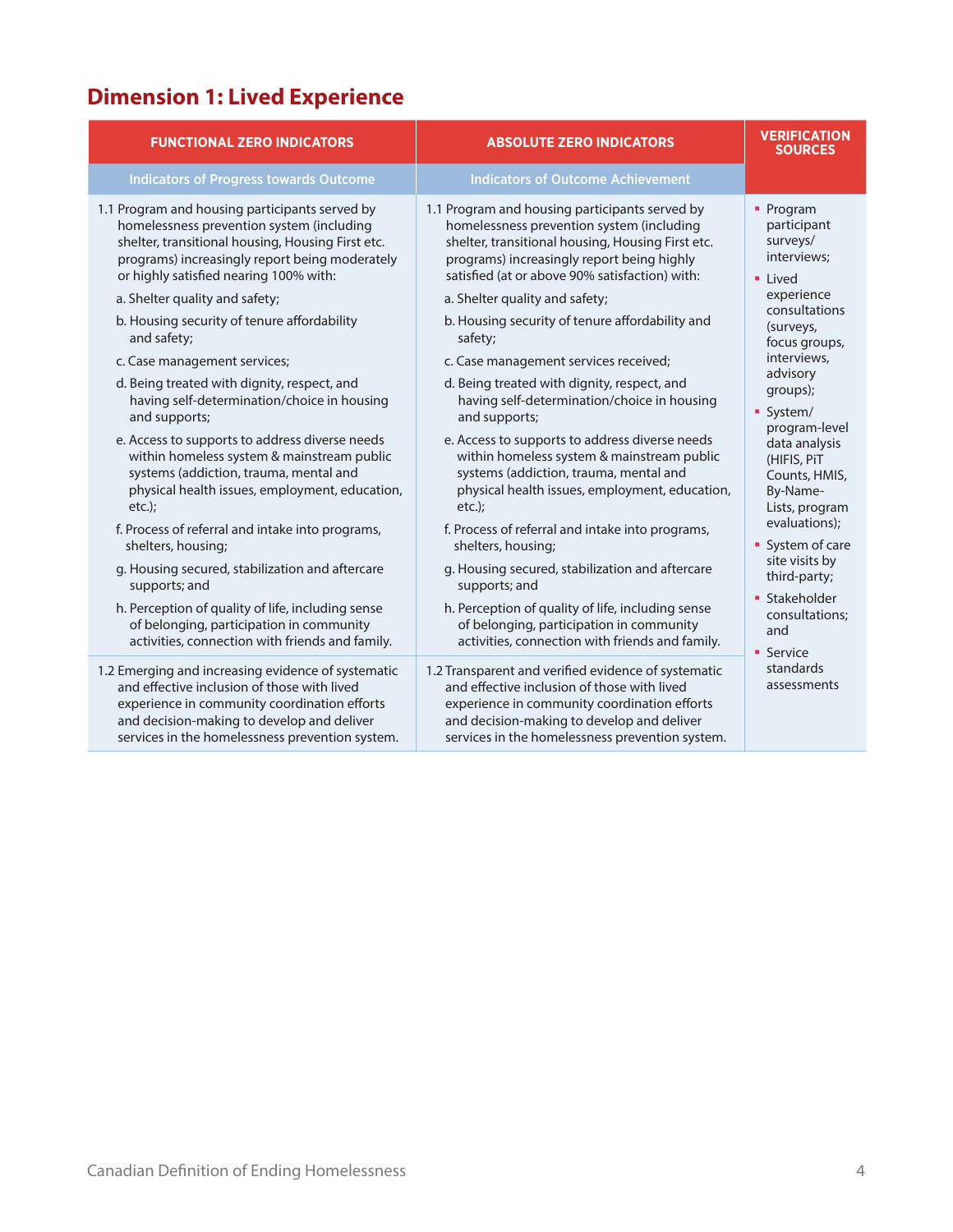# **Dimension 2: Homelessness Prevention System**

| <b>FUNCTIONAL ZERO INDICATORS</b>                                                                                                                                                                                                                                                                                                                           | <b>ABSOLUTE ZERO INDICATORS</b>                                                                                                                                                                                                                                                                                                                                             | <b>VERIFICATION</b><br><b>SOURCES</b>                                                                                                                                                                                                             |
|-------------------------------------------------------------------------------------------------------------------------------------------------------------------------------------------------------------------------------------------------------------------------------------------------------------------------------------------------------------|-----------------------------------------------------------------------------------------------------------------------------------------------------------------------------------------------------------------------------------------------------------------------------------------------------------------------------------------------------------------------------|---------------------------------------------------------------------------------------------------------------------------------------------------------------------------------------------------------------------------------------------------|
| <b>Indicators of Progress towards Outcome</b>                                                                                                                                                                                                                                                                                                               | <b>Indicators of Outcome Achievement</b>                                                                                                                                                                                                                                                                                                                                    |                                                                                                                                                                                                                                                   |
| 2.1 Total number of unsheltered and emergency<br>sheltered persons is consistently decreasing<br>year-over-year towards 0. The community has<br>reduced their initial baseline total unsheltered<br>and emergency sheltered count by 90%.<br>This performance is improved/maintained<br>year-over-year.                                                     | 2.1 The total number of unsheltered and emergency<br>sheltered homeless persons will be zero at any<br>point-in-time.                                                                                                                                                                                                                                                       | • System/<br>program-level<br>data analysis<br>(HIFIS, PIT<br>Count, HMIS,<br>By-Name-<br>Lists, program<br>evaluations);<br>• System of care<br>site visits;<br>• Stakeholder<br>consultations;<br>and<br>• Service<br>standards<br>assessments. |
| 2.2 Length of stay in emergency shelters/unsheltered<br>is consistently decreasing year-over-year<br>towards 0. The community has reduced their<br>initial baseline length of stay in homelessness<br>(unsheltered and emergency sheltered) by 90%<br>This performance is improved/maintained year-<br>over-year.                                           |                                                                                                                                                                                                                                                                                                                                                                             |                                                                                                                                                                                                                                                   |
| 2.3 The number entering versus exiting the<br>homelessness prevention system has a steady or<br>decreasing rate. This performance is improved/<br>maintained year-over-year.                                                                                                                                                                                | 2.2 Prevention services are in place to divert all<br>persons at risk of homelessness.                                                                                                                                                                                                                                                                                      |                                                                                                                                                                                                                                                   |
| 2.4 There is a high percent of positive homelessness<br>prevention system exits (above 90%) including<br>successful and stable natural supports<br>placements.                                                                                                                                                                                              |                                                                                                                                                                                                                                                                                                                                                                             |                                                                                                                                                                                                                                                   |
| 2.5 All unsheltered persons in a community are<br>engaged with services and have been offered<br>low-barrier shelter and housing at least every<br>two weeks. Community has capacity to provide<br>universal access to low-barrier shelter. This<br>performance is improved/maintained<br>year-over-year.                                                   |                                                                                                                                                                                                                                                                                                                                                                             |                                                                                                                                                                                                                                                   |
| 2.6 No more than 10% of those who exit<br>homelessness return to homelessness within<br>12 months. This performance is improved/<br>maintained year-over-year.                                                                                                                                                                                              |                                                                                                                                                                                                                                                                                                                                                                             |                                                                                                                                                                                                                                                   |
| 2.7 People are diverted/prevented from experiencing<br>homelessness wherever possible. As a result,<br>there is a consistent reduction year-over-year<br>in number of homeless persons in emergency<br>shelter and transitional housing/outreach with no<br>previous homelessness experience.<br>This performance is improved/maintained<br>year-over-year. |                                                                                                                                                                                                                                                                                                                                                                             |                                                                                                                                                                                                                                                   |
| 2.8 Community planning and service delivery is<br>highly coordinated using a systems approach that<br>includes coordinated entry, assessment, formal<br>standards of care, integration strategies with<br>public systems, performance management and<br>funding allocation processes. This performance is<br>improved/maintained year-over-year.            | 2.3 Homelessness does not occur because systems<br>closely coordinate and the homelessness<br>prevention system has the capacity and<br>processes in place to ensure all people without<br>adequate, safe housing are immediately<br>(same day) provided access to a permanent<br>housing unit or other acceptable non-homeless<br>placement (e.g., residential treatment). |                                                                                                                                                                                                                                                   |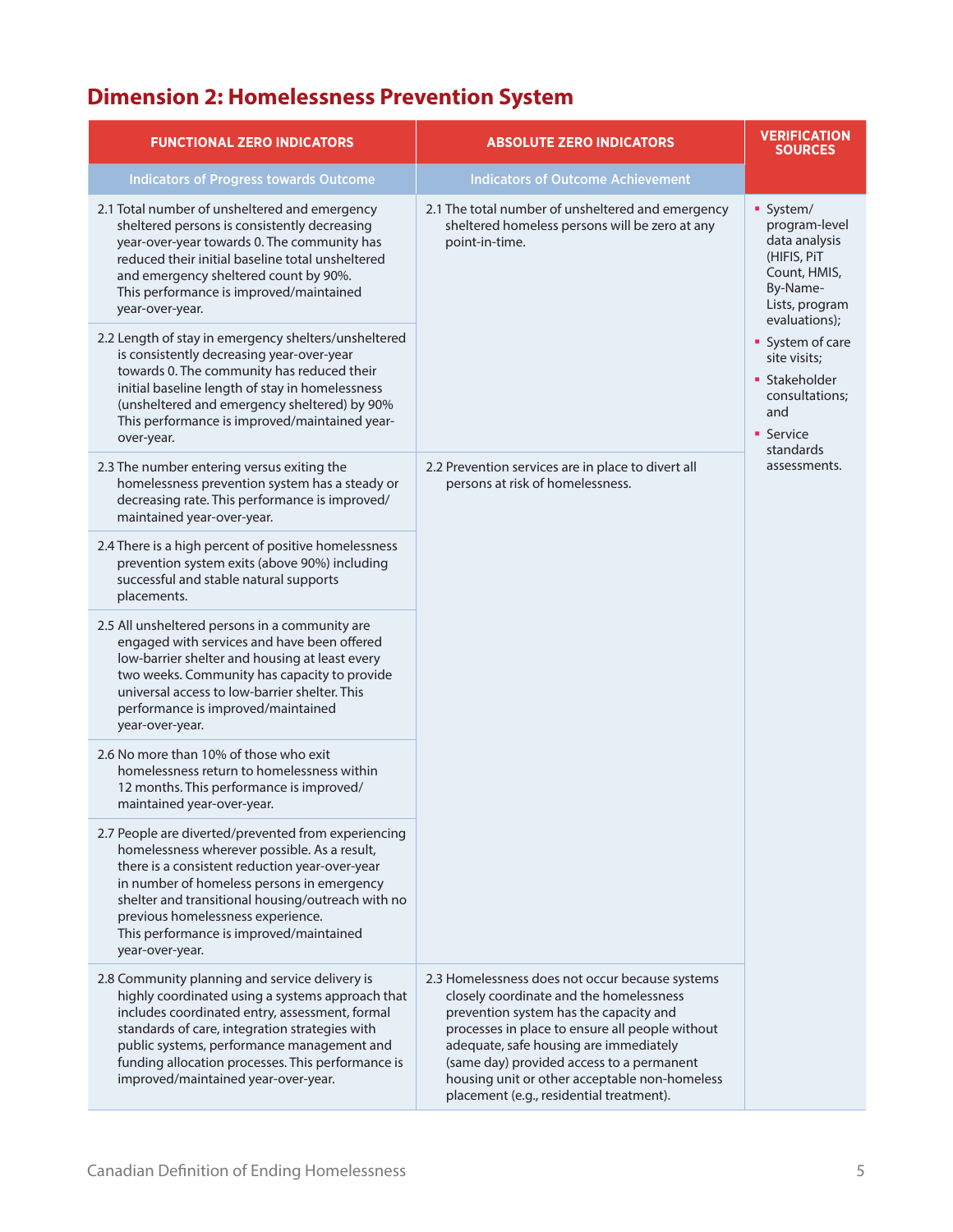# **Dimension 3: Public Systems**

| <b>FUNCTIONAL ZERO INDICATORS</b>                                                                                                                                                                                                                                                                                                                                                  | <b>ABSOLUTE ZERO INDICATORS</b>                                                                                                                                                                                                     | <b>VERIFICATION</b><br><b>SOURCES</b>                                                                                                                                                                                                                                                                                                 |
|------------------------------------------------------------------------------------------------------------------------------------------------------------------------------------------------------------------------------------------------------------------------------------------------------------------------------------------------------------------------------------|-------------------------------------------------------------------------------------------------------------------------------------------------------------------------------------------------------------------------------------|---------------------------------------------------------------------------------------------------------------------------------------------------------------------------------------------------------------------------------------------------------------------------------------------------------------------------------------|
| <b>Indicators of Progress towards Outcome</b>                                                                                                                                                                                                                                                                                                                                      | <b>Indicators of Outcome Achievement</b>                                                                                                                                                                                            |                                                                                                                                                                                                                                                                                                                                       |
| 3.1 Percent of those entering the homelessness<br>prevention system from other public systems<br>is consistently decreasing over time (e.g., child<br>protection; corrections; social housing; health,<br>addiction treatment etc.).                                                                                                                                               | 3.1 The incidence of persons exiting public systems<br>into homelessness is eliminated.                                                                                                                                             | • Public and<br>private<br>investment in<br>system;<br>• Public system<br>and policy<br>stakeholders'<br>interviews/<br>focus groups;<br>• Policy,<br>procedural<br>and funding<br>analysis;<br>• System<br>integration<br>analyses;<br>• Program<br>participant<br>surveys/<br>interviews;<br>• Lived<br>experience<br>consultations |
| 3.2 All levels of government commit that no one<br>should be forced to live on streets and provide<br>sufficient resources to meet emergency shelter<br>demand at minimum.                                                                                                                                                                                                         | 3.2 Adequate affordable housing supply is in place<br>and accessible to meet demand from those at<br>imminent risk of homelessness to ensure no one<br>becomes homeless in the first place.                                         |                                                                                                                                                                                                                                                                                                                                       |
| 3.3 Coordination efforts are emerging between<br>homeless and public systems to ensure<br>appropriate referrals, timely access to services/<br>supports to prevent and end homelessness. This<br>includes public systems conducting standardized<br>screening for housing status/assistance needs<br>and having in place standardized protocols for<br>addressing needs of people. | 3.3 Formalized and effective coordination efforts<br>are in place between homelessness prevention<br>systems and public systems to ensure<br>appropriate referrals, timely access to services/<br>supports to prevent homelessness. |                                                                                                                                                                                                                                                                                                                                       |
| 3.4 Funding is increasingly coordinated and aligned<br>with community needs to ensure service delivery<br>levels sustain a high functioning system.                                                                                                                                                                                                                                | 3.4 Diverse public and private funding sources are<br>highly coordinated and secured to maintain<br>service delivery levels to sustain high functioning<br>system.                                                                  |                                                                                                                                                                                                                                                                                                                                       |
| 3.5 There is increasing evidence of funding and<br>policy coordination across governments to<br>ensure ending homelessness objectives are<br>supported. This includes removal of laws that<br>criminalize homelessness.                                                                                                                                                            | 3.5 Funding and policy across governments<br>are highly integrated to support ending<br>homelessness objectives.                                                                                                                    | (surveys,<br>focus groups,<br>interviews,<br>advisory<br>groups);                                                                                                                                                                                                                                                                     |
|                                                                                                                                                                                                                                                                                                                                                                                    |                                                                                                                                                                                                                                     | · System/<br>program-level<br>data analysis;                                                                                                                                                                                                                                                                                          |
|                                                                                                                                                                                                                                                                                                                                                                                    |                                                                                                                                                                                                                                     | • System of care<br>site visits; and                                                                                                                                                                                                                                                                                                  |
|                                                                                                                                                                                                                                                                                                                                                                                    |                                                                                                                                                                                                                                     | • Stakeholder<br>consultations.                                                                                                                                                                                                                                                                                                       |